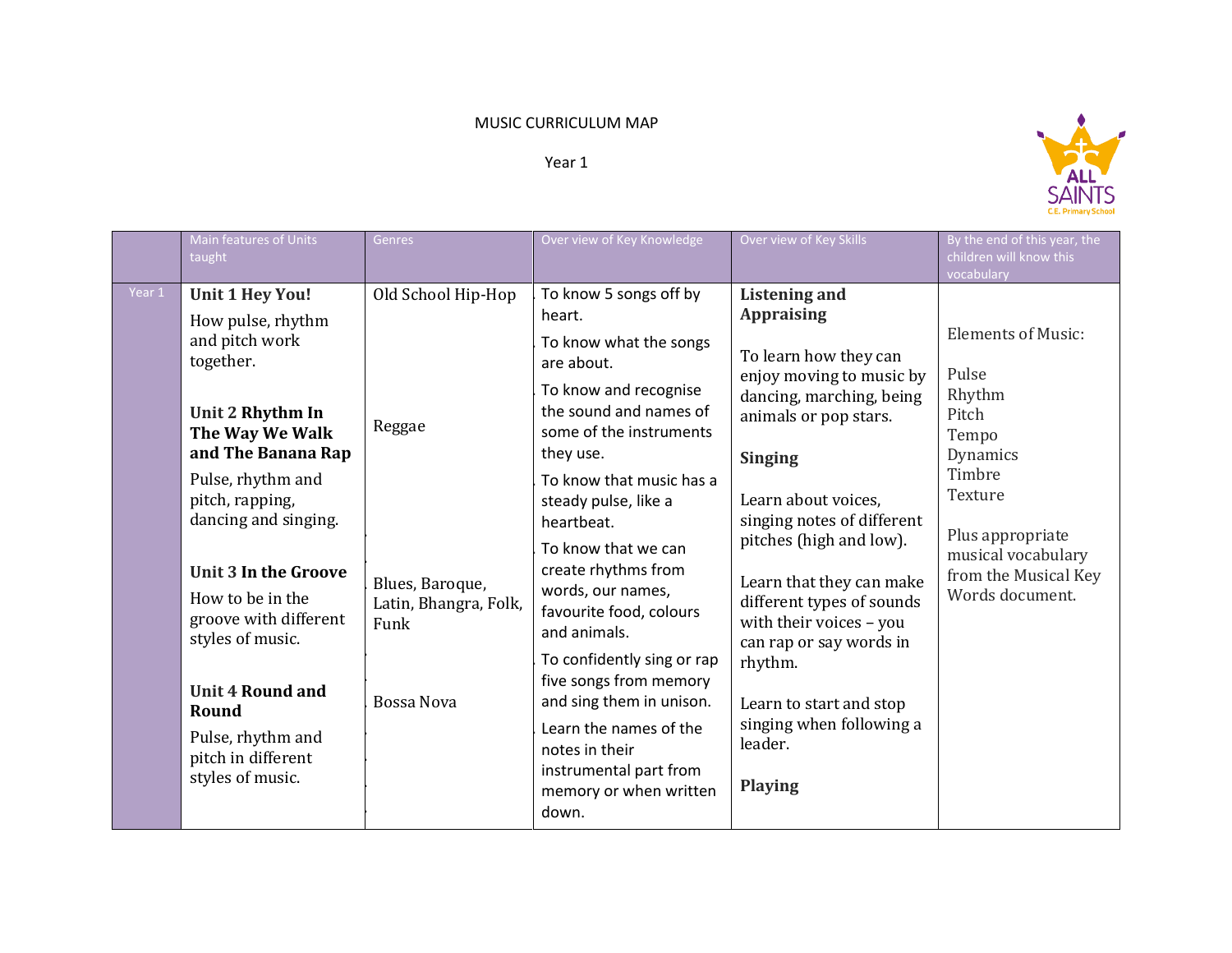| Unit 5 Your                              | Pop       | Learn the names of the | <b>Treat instruments</b>                       |  |
|------------------------------------------|-----------|------------------------|------------------------------------------------|--|
| Imagination                              |           | instruments they are   | carefully and with                             |  |
| Using your                               |           | playing.               | respect.                                       |  |
| imagination.                             |           |                        |                                                |  |
|                                          |           |                        | Play a tuned instrumental                      |  |
|                                          |           |                        | part with the song they                        |  |
| Unit 6 Reflect,                          | Classical |                        | perform.                                       |  |
| <b>Rewind &amp; Replay</b>               |           |                        |                                                |  |
|                                          |           |                        | Learn to play an                               |  |
| The history of music,                    |           |                        | instrumental part that                         |  |
| look back and                            |           |                        | matches their musical                          |  |
| consolidate your<br>learning, learn some |           |                        | challenge, using one of                        |  |
| of the language of                       |           |                        | the differentiated parts (a                    |  |
| music.                                   |           |                        | one-note part, a simple<br>part, medium part). |  |
|                                          |           |                        |                                                |  |
|                                          |           |                        | Listen to and follow                           |  |
|                                          |           |                        | musical instructions from                      |  |
|                                          |           |                        | a leader.                                      |  |
|                                          |           |                        |                                                |  |
|                                          |           |                        | Improvisation                                  |  |
|                                          |           |                        | Repetition and clap-back,                      |  |
|                                          |           |                        | sing-back and play-back                        |  |
|                                          |           |                        |                                                |  |
|                                          |           |                        | Create their own                               |  |
|                                          |           |                        | answering phrase by                            |  |
|                                          |           |                        | clapping, singing or                           |  |
|                                          |           |                        | playing an instrument.                         |  |
|                                          |           |                        | Improvisation using a                          |  |
|                                          |           |                        | limited number of notes.                       |  |
|                                          |           |                        |                                                |  |
|                                          |           |                        | Composition                                    |  |
|                                          |           |                        |                                                |  |